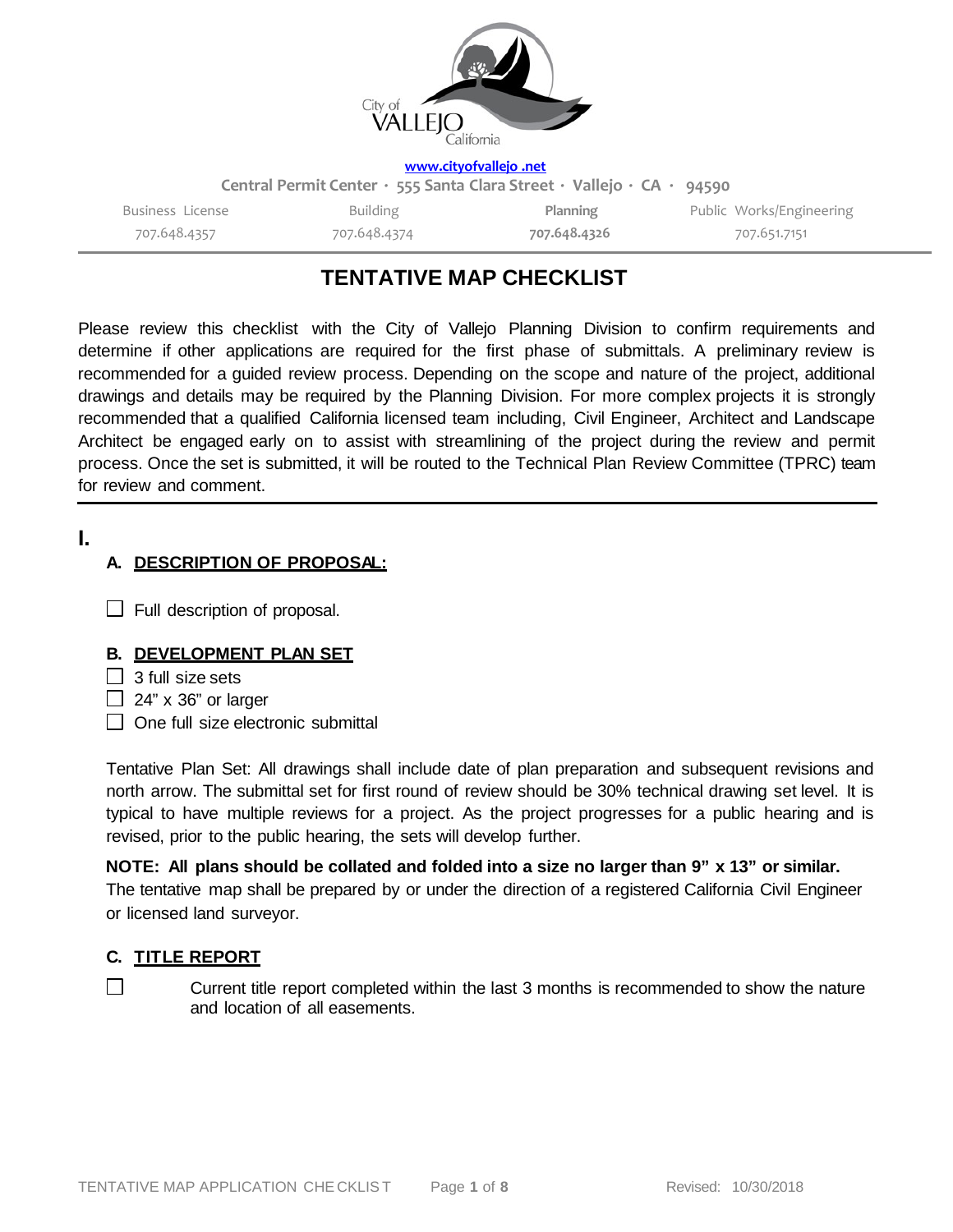## **II.**

П  $\Box$ П  $\Box$ 

П

П

## **A. COVER SHEET**

- $\Box$ Street address and assessor's parcel numbers.
- $\Box$ Name, address and phone number of property owner.
- П Name, address and phone number of Contractor/Builder, Engineering Team and Architect (designer).
- $\Box$ Vicinity map with north arrow, major cross streets and surrounding areas.
	- Project description.
	- Legend of symbols and abbreviations.
		- Table listing all plan sheets with sheet numbers and descriptions.
			- Table containing:
				- $\Box$ General Plan designation and Zoning district.
				- $\Box$ Proposed subdivision name.
				- $\Box$ Size of property including gross and net lot area, square feet and acres.
				- $\Box$ Adjacent land uses.
				- $\Box$ Development standards pursuant to Vallejo Municipal code.
				- $\Box$ Square footage of all existing buildings.
				- $\Box$ Square footage of all proposed buildings.
				- $\Box$ Parking analysis for building use and zoning district with code requirements and proposed spaces.
				- $\Box$ Percentage of net lot area for each category and total: landscaping, impervious surfaces, common open space, and private usable space.
				- $\Box$ Lot coverage calculations, percent of net lot area covered by buildings.
				- $\Box$ Table of contents listing all the plan sheets with content, page numbers and date prepared.
				- $\Box$ Proposed subdivision name, names and addresses of the applicant, all property owners of record, and the civil engineer or surveyor.
				- $\Box$ Statement if the property is subject to inundation.
				- $\Box$ Sewage disposal, source of water supply.
				- $\Box$ Statement setting forth the intended land use of the parcels.
			- For residential development, include the floor area for each unit type, the number of bedrooms, the number of units by type, the number of units per building, the total number of units, and net density.
			- For commercial development, total floor area in each building (including basements, mezzanines, interior balconies, and upper stories or levels in a multistory building) and total building area and FAR (Floor Area Ratio = total floor area divided by total net land area).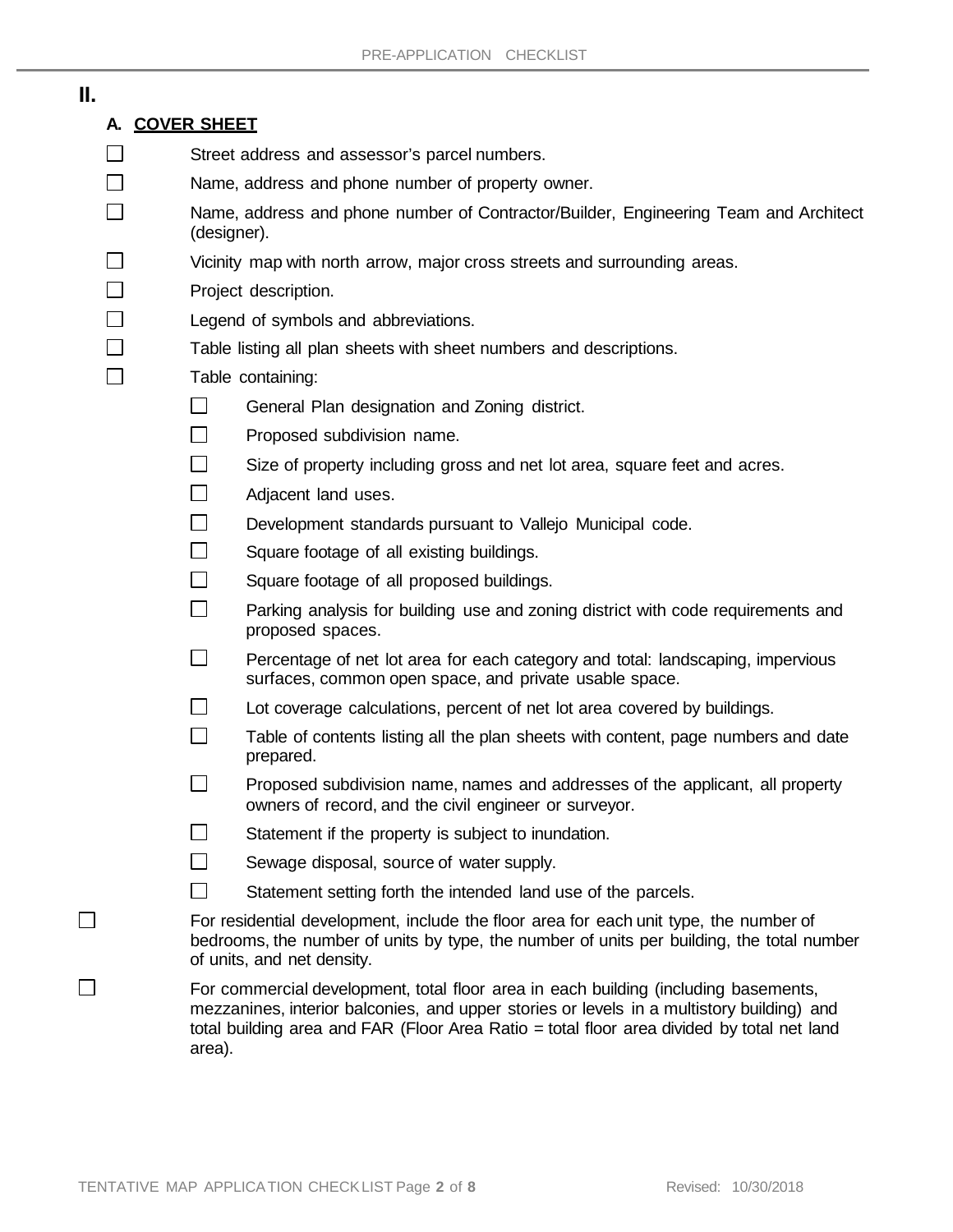#### **B. BOUNDARY SURVEY**

- $\Box$ Completed by a licensed California surveyor or Civil Engineer licensed to do survey.
- П Engineer's Scale drawn at 1"=20' scale or reasonable scale to demonstrate the site, a graphic bar, and north arrow.
- $\Box$ Date of survey preparation and subsequent revisions.
- $\Box$ Street address and assessor's parcel number.
- $\Box$ Existing easements (if any).
- П Existing public and private streets, existing public right of way including alleys, sidewalks, improved or unimproved areas.
- П Locate and identify all existing park and recreation facilities, and proposed open space areas, including their ownership and management.

### **C. PROPOSED TENTATIVE MAP**

- $\Box$ Scale of drawing (Engineer's Scale) 1"=20' or reasonable scale to demonstrate the site, a graphic bar, and north arrow.
- $\Box$ Street address and assessor's parcel number.
- П Vicinity map showing north arrow, location and boundary of the subdivision, major cross streets and the existing street pattern in the vicinity.
- П Existing and proposed property lines with typical dimensions, widths, radii, arc lengths, easements. Benchmark based on U.S.C. & G.S. datum.
- $\Box$ Lot size including gross and net area (square feet and acres) and lot numbers.
- $\Box$ Location of all existing buildings, proposed building(s), open space, fences, walls, all at grade building features, accessory structures including sheds, ADU's, trash enclosures and garages and other improvements as applicable. Label all structures and indicate if they are to remain or demolished.
- П Location and nature of all easements, including but not limited to water, sewer, electric, access.
- $\Box$ Dimensions between all buildings and between all new buildings and property lines.
- П Dimensions and locations of all required setbacks from property lines.
- П Square footage of buildings.
- $\Box$ Location of existing and proposed parking.
- $\Box$ Location, dimension and nature of significant site features such as swales, water, hills etc.
- $\Box$ Location of lighting standards and devices, along with cut sheet.
- П Location and dimensions of all existing and proposed structures 50 feet beyond the property lines. If adjacent to a public right-of-way, show the entire width of public right-ofway to the next to property line, including streets, driveways, sidewalks, driveways, structures and alleys.
- $\Box$ Location and dimensions for all adjacent streets (public and private) and proposed streets showing both sides of streets, street names, street width, striping, centerlines, centerline radii of all curves, median and landscape strips, bike lanes, pedestrian ways, trails, bridges, curbs, gutters, sidewalks, driveways, and right-of-way including any proposed or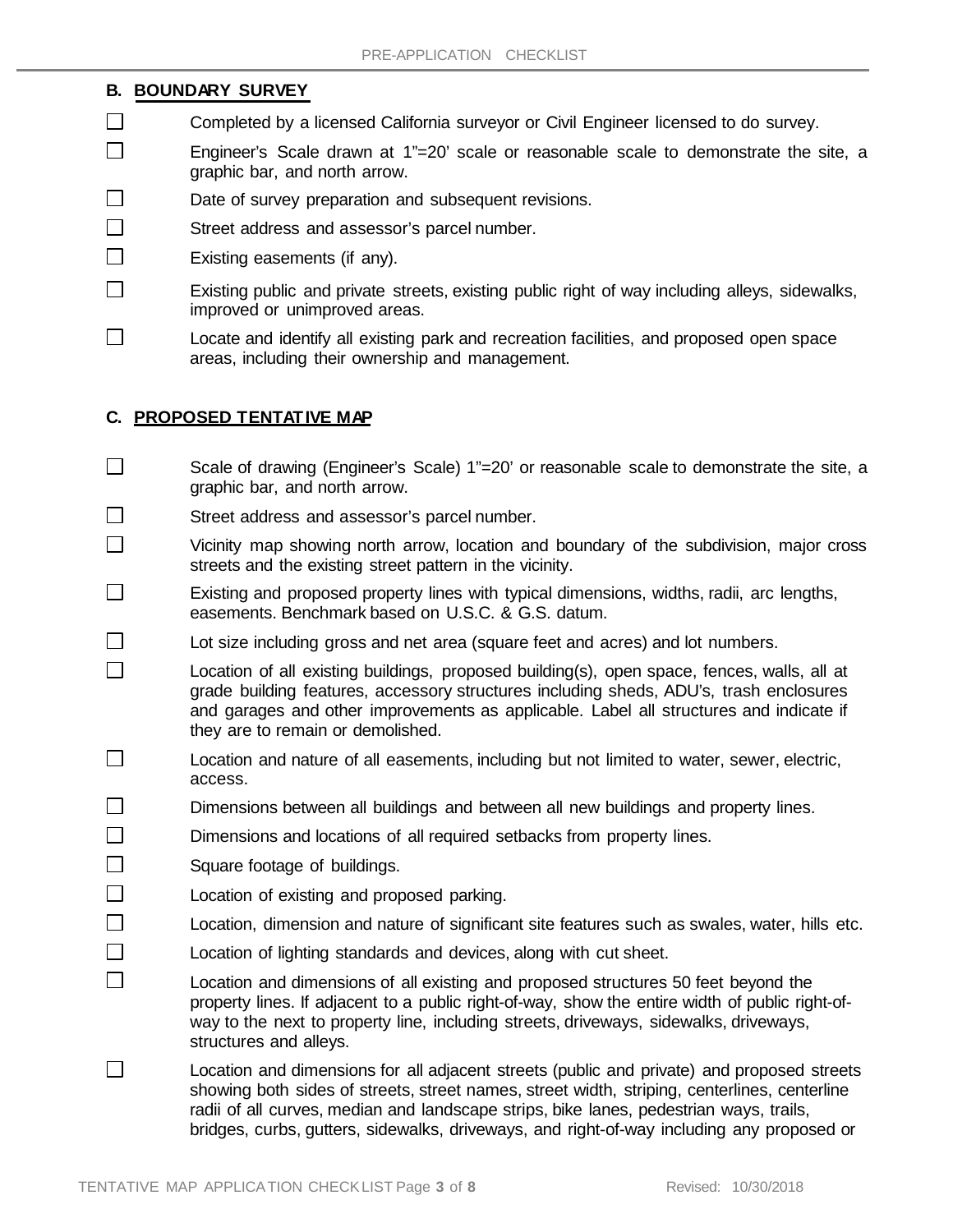required right of way dedication. Show all existing and proposed improvements including traffic signal poles and traffic signs. Show line of sight for all intersections and driveways, and corner setback lines.

- $\Box$ Show a diagrammatic plan of public versus private easements, streets, alleys etc.
- $\Box$ Location of points of entry and exit for vehicles and internal circulation patterns.
- $\Box$ Location of all natural features such as creeks, ponds, drainage swales, wetlands, watersheds etc., extending 50 feet beyond the property line to show the relationship with the proposed development.
- $\Box$ Indicate if any parcel is within a FEMA defined 100-year floodplain or floodway.
	- Locate and identify all existing park and recreation facilities, and proposed open space areas, including their ownership and management.
- $\Box$ Proposed parcels with dimensions and sizes, access, driveways. Description of proposed parcel, i.e. multi-family, single-family, duplex etc. along with approximate size and number of units.
- П ENGINEERED CROSS-SECTIONS. A minimum of two cross-sections drawn with an exaggerated vertical scale, with scale noted, through critical portions of the site extending beyond the property line to the opposite curb line of adjacent streets or to a minimum of 50 feet onto adjacent properties. Sections shall include existing topography, final grades, existing and proposed structures, fences, walls, property lines, dedications, curb, gutter and sidewalks. Section locations shall be identified on the Tentative Map.
- $\Box$ TRUE CROSS-SECTIONS. A minimum of two cross-sections (more as needed to showing varying site conditions) drawn at 1:1 scale (same scale used for both vertical and horizontal axis), 1"=20' minimum scale, with scale noted, and a graphic bar scale, through critical portions of the site extending 50 feet beyond the property line onto adjacent properties or to the property lines on the opposite side of adjacent streets. Sections shall include existing topography, final grades, location and height of existing and proposed structures, fences, walls, roadways, parking areas, landscaping, trees, and property lines. Section locations shall be identified on the Tentative Map, Development Plan or Site Plan.

#### **D. LANDSCAPE PLAN SUBMITTAL**

 $\Box$ 

- $\Box$ Scale of drawing at 1" = 20' and north arrow. (Engineer's Scale)
- $\Box$ Proposed trees, shrubs, shrub groupings, lawn, groundcover areas, existing trees and plants materials to be saved, stormwater treatment areas, special paving, hardscape, and cut sheet and specifications of site furnishings
- $\Box$ Size, species, and spacing of street trees
- $\Box$ Landscape legend with a list of plant materials (in Latin and common name), plant sizes and spacing.
- $\Box$ Survey existing size, species, trunk location, and canopy of all existing trees (6 inch diameter or larger) on site and adjacent properties that could be affected by the project. Identify trees to remain and removed. Any tree proposed as mitigation for removal of a tree shall be identified as a replacement tree.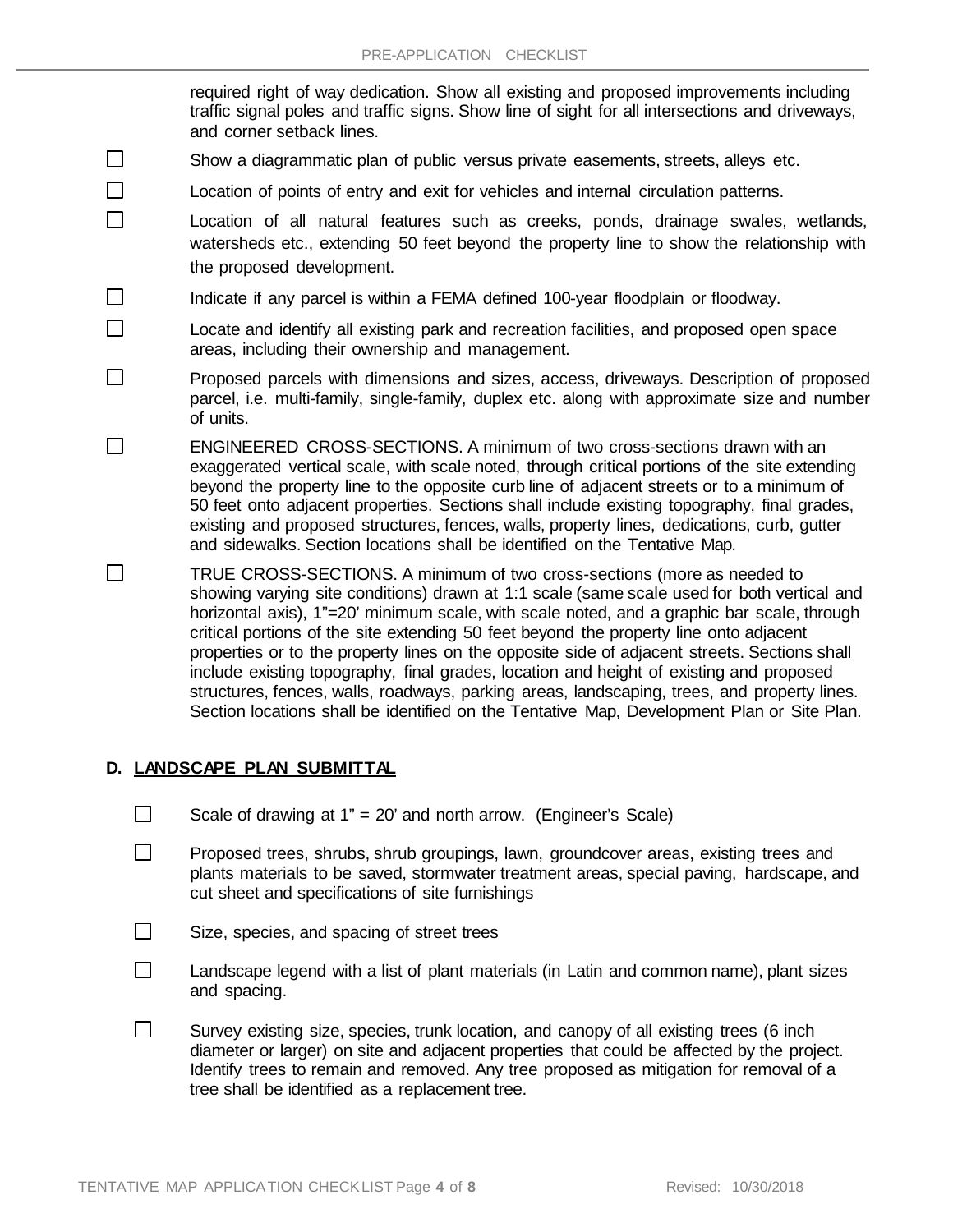| $\Box$       | Location of all natural features such as wetlands, creeks, ponds, drainage swales, etc.<br>extending 50 feet beyond the property line to show the relationship with the proposed<br>development.                   |                                                                                                                                                                                                                                                                                                                                                                                                                                                                                       |  |  |
|--------------|--------------------------------------------------------------------------------------------------------------------------------------------------------------------------------------------------------------------|---------------------------------------------------------------------------------------------------------------------------------------------------------------------------------------------------------------------------------------------------------------------------------------------------------------------------------------------------------------------------------------------------------------------------------------------------------------------------------------|--|--|
| $\mathbf{I}$ | Approximate location of areas subject to inundation or storm water overflow, and all areas<br>covered by watercourses.                                                                                             |                                                                                                                                                                                                                                                                                                                                                                                                                                                                                       |  |  |
|              | Landscape Plan shall be coordinated and consistent with the Stormwater Plan.                                                                                                                                       |                                                                                                                                                                                                                                                                                                                                                                                                                                                                                       |  |  |
|              | Estimated representation of plant materials within three years.                                                                                                                                                    |                                                                                                                                                                                                                                                                                                                                                                                                                                                                                       |  |  |
|              | Color representation of proposed landscaping.                                                                                                                                                                      |                                                                                                                                                                                                                                                                                                                                                                                                                                                                                       |  |  |
|              | Location and screening of all above-grade utilities and bio-swales or other stormwater<br>treatment areas with 1:10 scale cross sections showing the planting within the bio-swales<br>and screening of utilities. |                                                                                                                                                                                                                                                                                                                                                                                                                                                                                       |  |  |
|              | Enlarged details (minimum of 1:10 scale) for focal points and accent areas, i.e.<br>courtyards, entry features, landscape walls, or special areas.                                                                 |                                                                                                                                                                                                                                                                                                                                                                                                                                                                                       |  |  |
|              | Location and details, specifications and/or cut sheets of ground signs, walls, fences,<br>paving decorative planters, trellises, arbors, and other landscape features.                                             |                                                                                                                                                                                                                                                                                                                                                                                                                                                                                       |  |  |
|              | Statement stating that Water Efficient Landscape Ordinance (WELO) standards will be<br>adhered to when applicable. WELO applicability can be found in Chapter 16.71.020 of the<br>Vallejo Municipal Code.          |                                                                                                                                                                                                                                                                                                                                                                                                                                                                                       |  |  |
|              | Point of connection to water supply under WELO standards.                                                                                                                                                          |                                                                                                                                                                                                                                                                                                                                                                                                                                                                                       |  |  |
|              | Show line of sight triangle.                                                                                                                                                                                       |                                                                                                                                                                                                                                                                                                                                                                                                                                                                                       |  |  |
|              | If any parcel is within FEMA defined 100-year floodplain or floodway:                                                                                                                                              |                                                                                                                                                                                                                                                                                                                                                                                                                                                                                       |  |  |
|              |                                                                                                                                                                                                                    | Identify the floodplain or floodway on all plan sheets depicting the existing and<br>proposed site, with the base flood elevation (BFE) and flood zone type clearly<br>labeled. In addition, show the existing site topography and finish floor elevations<br>for all existing and proposed structures. If FEMA has not defined a BFE, a site<br>specific hydraulic analysis will be required to determine the BFE prior to deeming<br>the application complete (CMC Sec. 34- 32.b2). |  |  |
|              |                                                                                                                                                                                                                    | Flood zone boundaries and floodwater surface elevation. If the property proposed<br>to be developed is within or adjacent to the 100 year flood zone (Zone A) or the<br>National Flood Insurance Program, Flood Insurance Rate Map, the extent of Zone<br>A shall be clearly drawn on the tentative map and the 100 year flood water surface                                                                                                                                          |  |  |

### **III.**

#### **A. UTILITY PLAN**

 $\Box$ Prepared by a licensed California Civil Engineer and drawn at 1"=20' scale. Show the location and dimensions of existing and proposed utilities including water supply system, sanitary sewers and laterals, drainage facilities / storm drainage systems, wells, septic

elevation shall be shown. The map shall show the approximate location of the Floodway Boundary as shown on the latest edition of the "Flood Boundary and Floodway Map" published by the Federal Emergency Management Agency.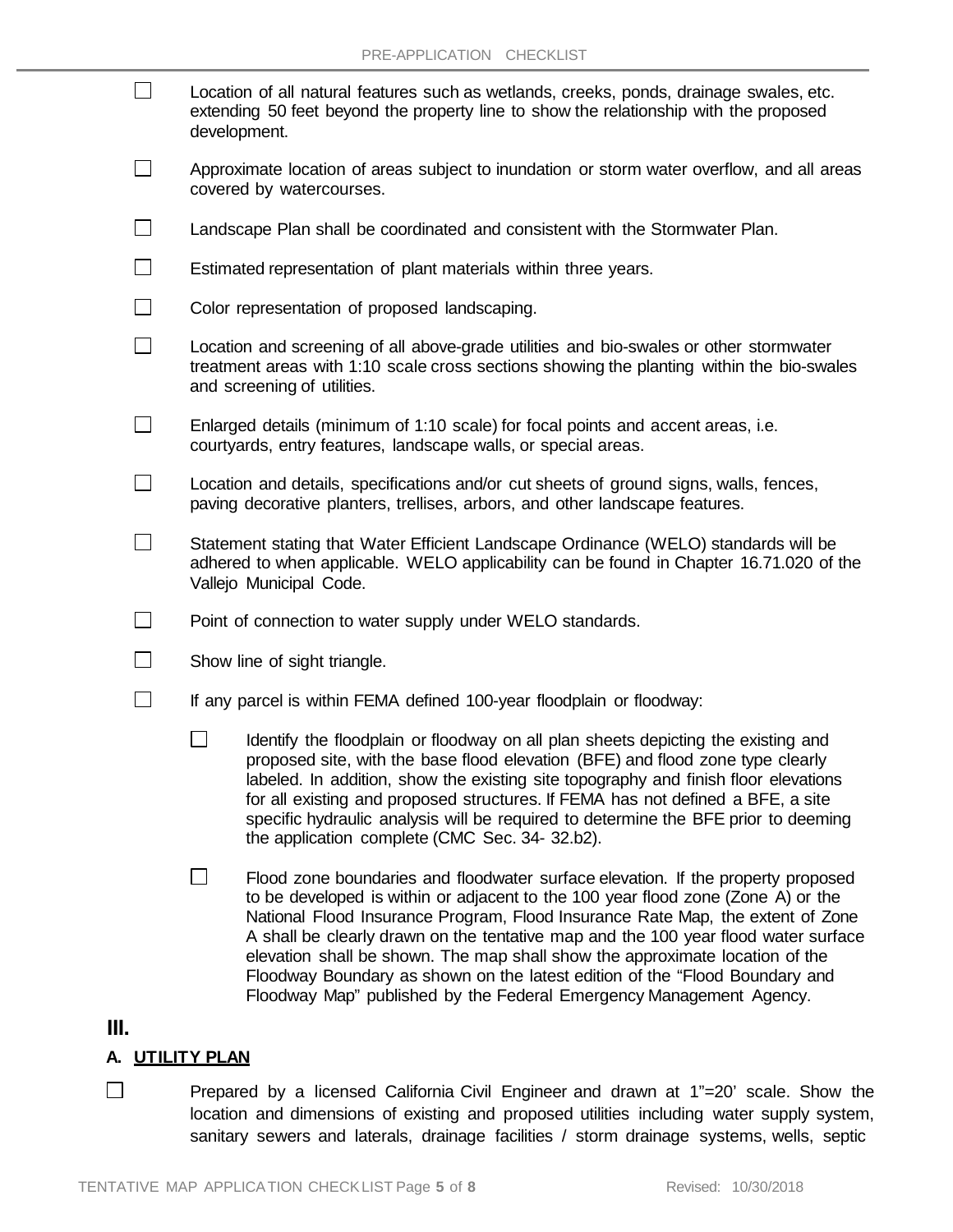tanks, underground and overhead electrical lines, utility poles, above ground utility vaults and meters, easements.

- $\Box$ Show traffic signals, signal cabinets, underground conduit for signals and interconnect, traffic signal pull boxes, service cabinets and other related features.
- П Location and nature of existing and proposed utility lines and equipment, telecommunications facilities.
- П Location of nearby fiberoptics.
- $\Box$ Table of existing and proposed fixtures.
- П Indicate the location of all existing and proposed fire hydrants.
- П Provide current fire flow information.
- П Location and dimensions of parking spaces, back up, loading areas, and circulation patterns with truck sizes and turnarounds.

### **B. GRADING & DRAINAGE PLAN**

- $\Box$ Average slope of property, and percentage of slope for all finished slopes, driveways, roadways, trails or pathways.
- П Contours shall extend 50 feet onto all adjacent properties showing existing improvements and spot and pad elevations for the adjacent properties.
- П A preliminary calculation of amount of earth in cubic yards to be moved, imported or exported from the site, if total is greater than 50 cubic yards.
- П Location of catch basins and off site connections with details of swales and drainage structures.
- П Spot elevations, pad elevations, and direction of proposed drainage, including approximate street grade and existing and proposed storm drain locations.

#### **C. TOPOGRAPHIC SURVEY**

- $\Box$ Scale of drawing (Engineer's Scale)
- $\Box$ Existing topography and proposed grading extending 50 feet beyond the property. Indicate slopes up to 5% or under 5 feet at 2-foot contour intervals and indicate slopes over 5% or greater than 5 feet in height at 5 foot contour intervals. Include spot elevations, pad elevations, percent slope and show all retaining walls with Top of Wall/ Bottom of Wall elevations
- П Any significant vegetation including trees, vegetation providing habitat for native animals, and/or cultural value (indicate size and type)

## **D. PHOTOMETRIC PLAN**

- $\Box$ Scale of drawing at 1" = 20' and north arrow. (Engineer's Scale)
- П Plan shall be prepared by a lighting specialist.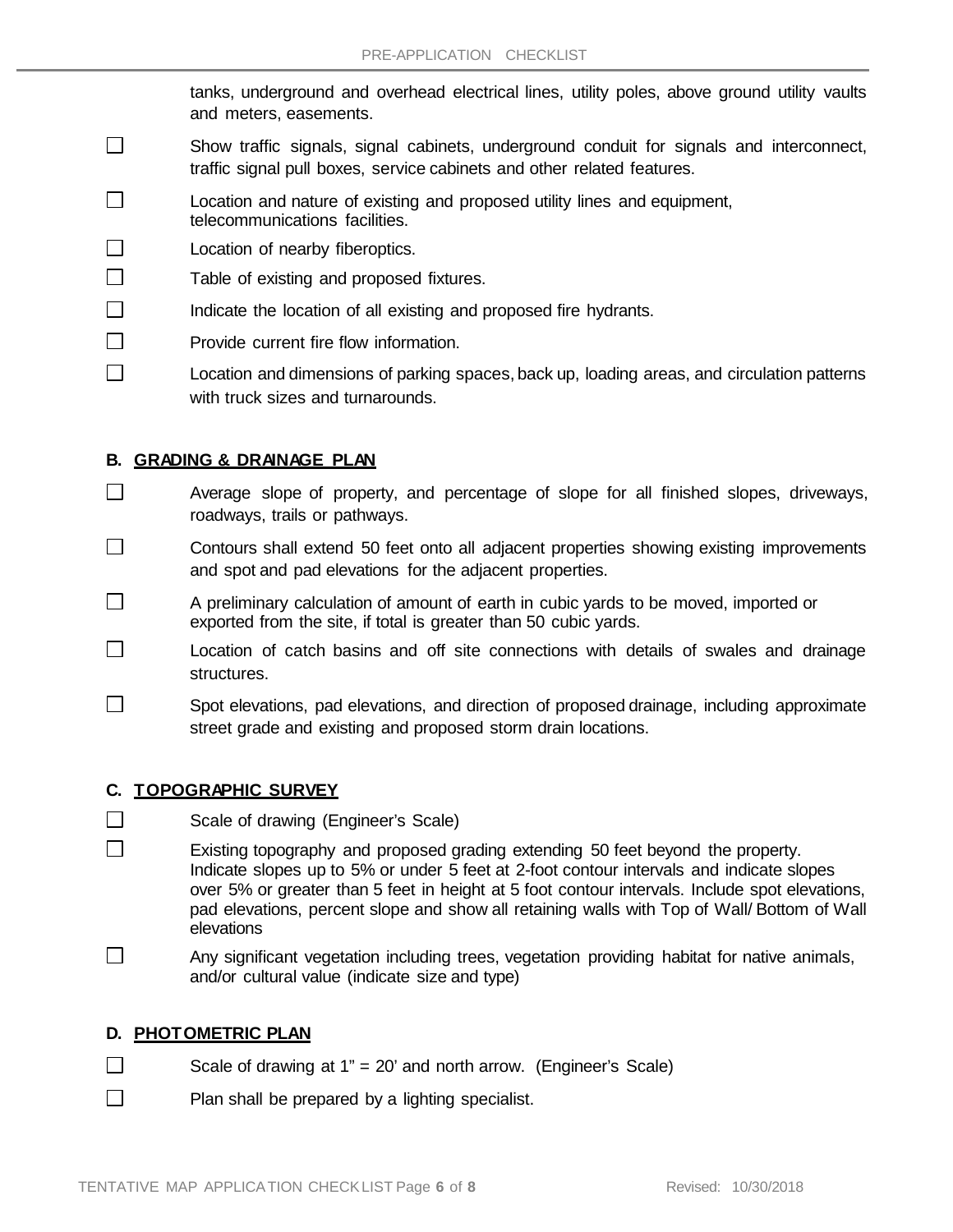- Show right of way, easements, face of curb, sidewalk, pedestrian ramps, lot lines, house footprints, driveways, lot numbers, street names, proposed trees, fire hydrants.
- $\Box$ Provide foot candle requirements per City of Vallejo standard
- **E. BUILDING ELEVATIONS** (See Development Plan Application Checklist if required).
- **F. TRAFFIC SIGNING AND STRIPING PLAN.** Prepared by a licensed Civil Engineer and drawn at 1"= 20' scale, with scale noted, showing existing and proposed signing and marking identified by the appropriate current City standards and MUTCD (Manual on Uniform Traffic Control Devices)/Cal Trans details. The plan shall provide dimensions for all lane widths measured to the center of the lane line.
- **G. STREET NAMES**. A list of proposed street names for review and approval by the City.
- **H. GEOTECHNICAL REPORT.** Geotechnical report required for all properties within Alquist Priolo zone.
- **I. SIGNS**. Plan shall be drawn at 1" = 20' minimum scale, and shall include colors, materials, font types and sizes, dimensions, and lighting details of all signs including address, numbers, wall signs and free-standing ground signs. Show dimensioned location and mounting details of signs on building elevations and location of ground signs on site plan. A colored rendering if the sign shall be provided.
- **J. PHOTOS**. Several photos of the project site and adjacent development with the location noted.
- **K. PHOTO-SIMULATIONS.** Digital photo-simulations of the site with and without the project, taken from various points off-site with the best visibility of the project. Include a key map showing the location where each photo was taken.

#### **L. STORMWATER CONTROL PLAN**

П

Check the table below to determine if the project triggers C.3 (stormwater treatment) requirements. If so, please refer to the C.3 Stormwater Compliance Information. Site Plan or Cover Page must include a table that verifies if C.3 requirements are applicable.

- $\Box$ A summary table which includes:
	- Site size in square feet.
	- Existing impervious surface area (all land covered by buildings, sheds, patios, parking lots, streets, paved walkways, driveways, etc.) in square feet.
	- **IMPERIOUS** surface area created, added or replaced in square feet.
	- Total impervious surface area in square feet (Existing impervious area to remain and proposed new impervious area)
	- **Percent increase / replacement of impervious area surface area (new** impervious surface area in square feet / existing impervious surface area in square feet multiplied by 100).